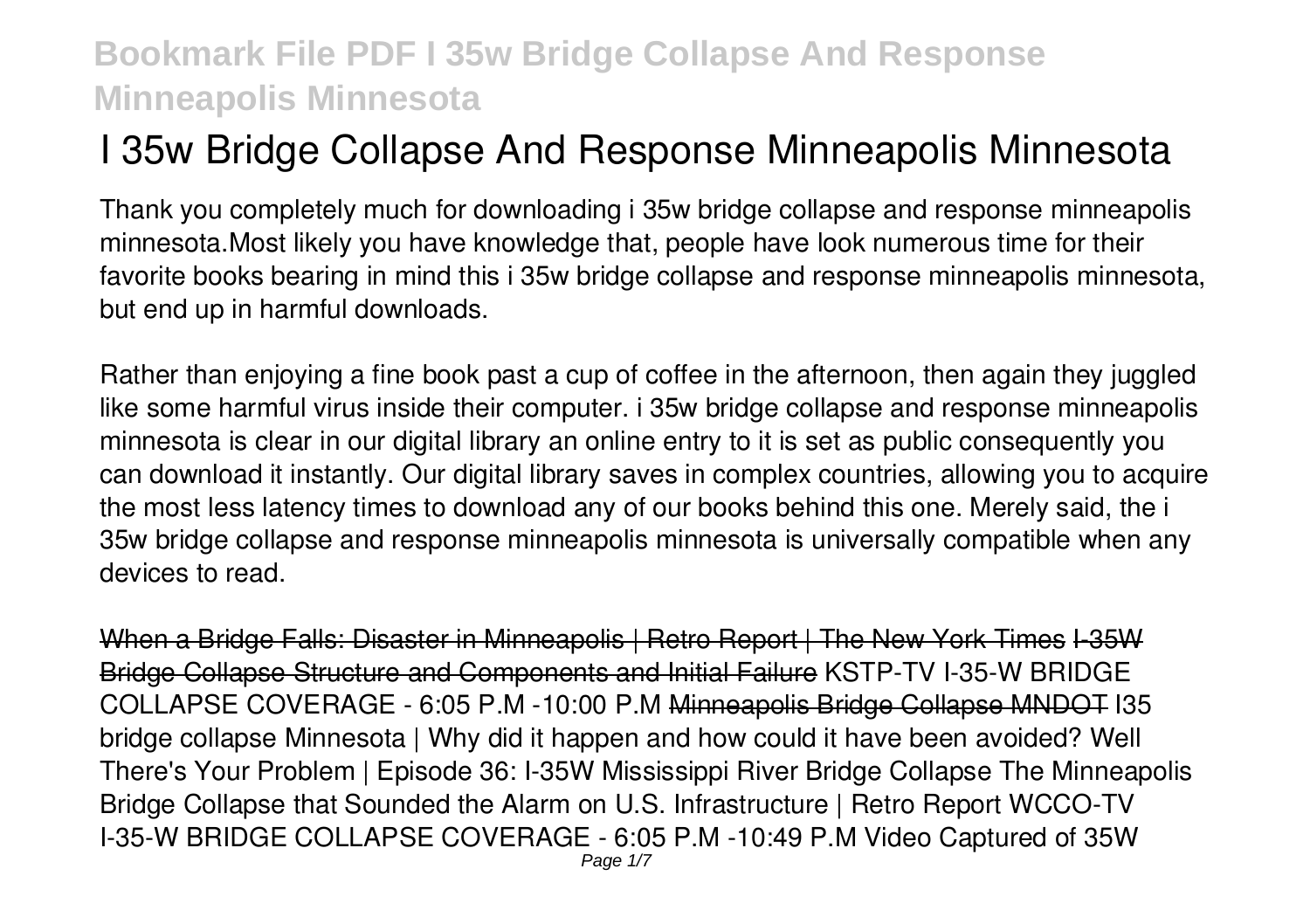*Bridge Collapse* CNN I-35-W BRIDGE COLLAPSE COVERAGE - 7:35 P.M E.T -12:00 A.M E.T 10 years later: Survivors reflect on the 35W bridge collapse *35W Bridge Collapse Visualization Tacoma Narrows Bridge Collapse* (LONG VERSION) Minneapolis Bridge Collapse Minnesota Video

Ledbetter Bridge Collapse Paducah, KY June 2014The Silver Bridge disaster 7 Horrifying Cases of Collapsed Bridges *THE TAY BRIDGE DISASTER in HD 10 Biggest Bridge Collapses Ever* Why Do Trucks Keep Smashing Into This Bridge? | Montague St Bridge Man Who Survived Jump From Golden Gate Bridge Shares His Story Niagara Falls Bridge Collapses Under Pressure of Ice - 1938 *I-35W Bridge Collapses* Doctors Remember I-35 Bridge Collapse 35W Bridge Collapse Survivor shares Story, Sandwiches Bridge Collapse Survivor Speaks Out I-35W Bridge Collapse-10th Anniversary Minneapolis Responds The I-35W Bridge Collapse Facing Down The Fears Of The I-35W Bridge Collapse10 Years Later: WCCO Remembers The I-35W Bridge Collapse I 35w Bridge Collapse And MNopedia, Minnesota Historical Society. http://www.mnopedia.org/event/i-35w-bridge-collapse (accessed November 15, 2020). View of the collapsed I-35W bridge (Bridge 9340) on August 1, 2007. Photograph by Heather Munro. The I-35W (Interstate 35 West) bridge over the Mississippi River in Minneapolis opened to traffic in 1967.

### I-35W Bridge Collapse | MNopedia

Minneapolis I-35W Bridge Collapse On August 1, 2007, an eight-lane, three-span section of the I-35W Bridge across the Mississippi River in downtown Minneapolis collapsed at approximately 6:00 p.m. It was crowded with rush hour traffic. The final death toll was 13.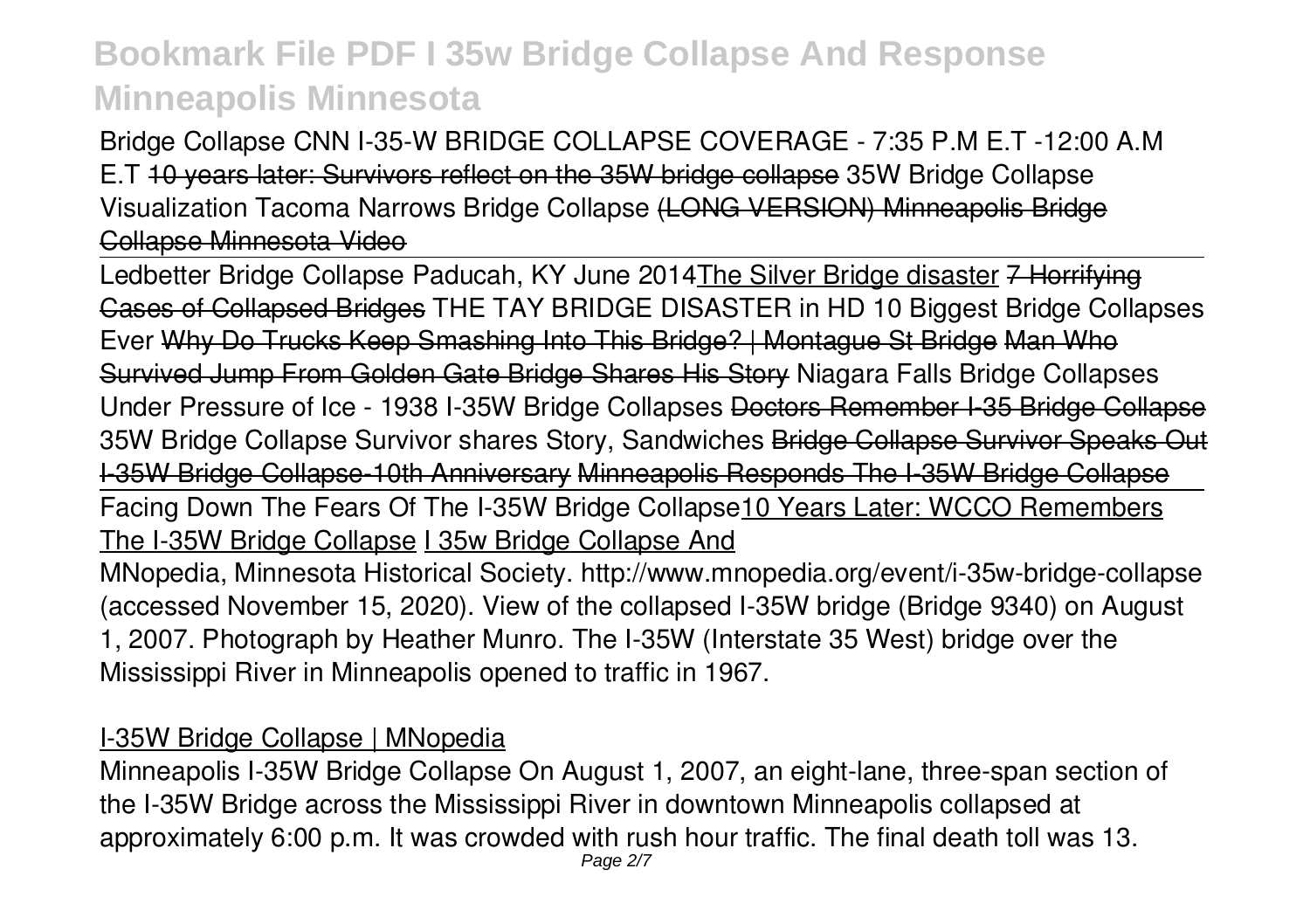### Minneapolis I-35W Bridge Collapse | Failure Case Studies

This article is about Bridge 9340, the bridge that collapsed in 2007. For the replacement bridge, see I-35W Saint Anthony Falls Bridge. /  $\text{I}$  44.97889°N 93.24500°W  $\text{I}$  / 44.97889; -93.24500. / 0 44.97889°N 93.24500°W 0 / 44.97889; -93.24500. The I-35W Mississippi River bridge (officially known as Bridge 9340) was an eight-lane, steel truss arch bridge that carried Interstate 35W across the Saint Anthony Falls of the Mississippi River in Minneapolis, Minnesota, United States.

### I-35W Mississippi River bridge - Wikipedia

The I-35W Mississippi River bridge(officially known as Bridge 9340) was an eight-lane, steel truss arch bridgethat carried Interstate 35Wacross the Mississippi Riverin Minneapolis, Minnesota, United States. During the evening rush houron August 1, 2007, it suddenly collapsed, killing 13 people and injuring 145.

#### I-35W Mississippi River bridge

During the evening rush hour on August 1, 2007, a 1,900-foot section of Interstate Highway 35 West bridge between Minneapolis and Saint Paul, Minn., collapsed into the Mississippi River, killing 13 people and injuring 145. We conducted a study to determine the cause of the collapse on behalf of a consortium of 20 Minnesota law firms representing, pro bono, more than 90 victims and their families.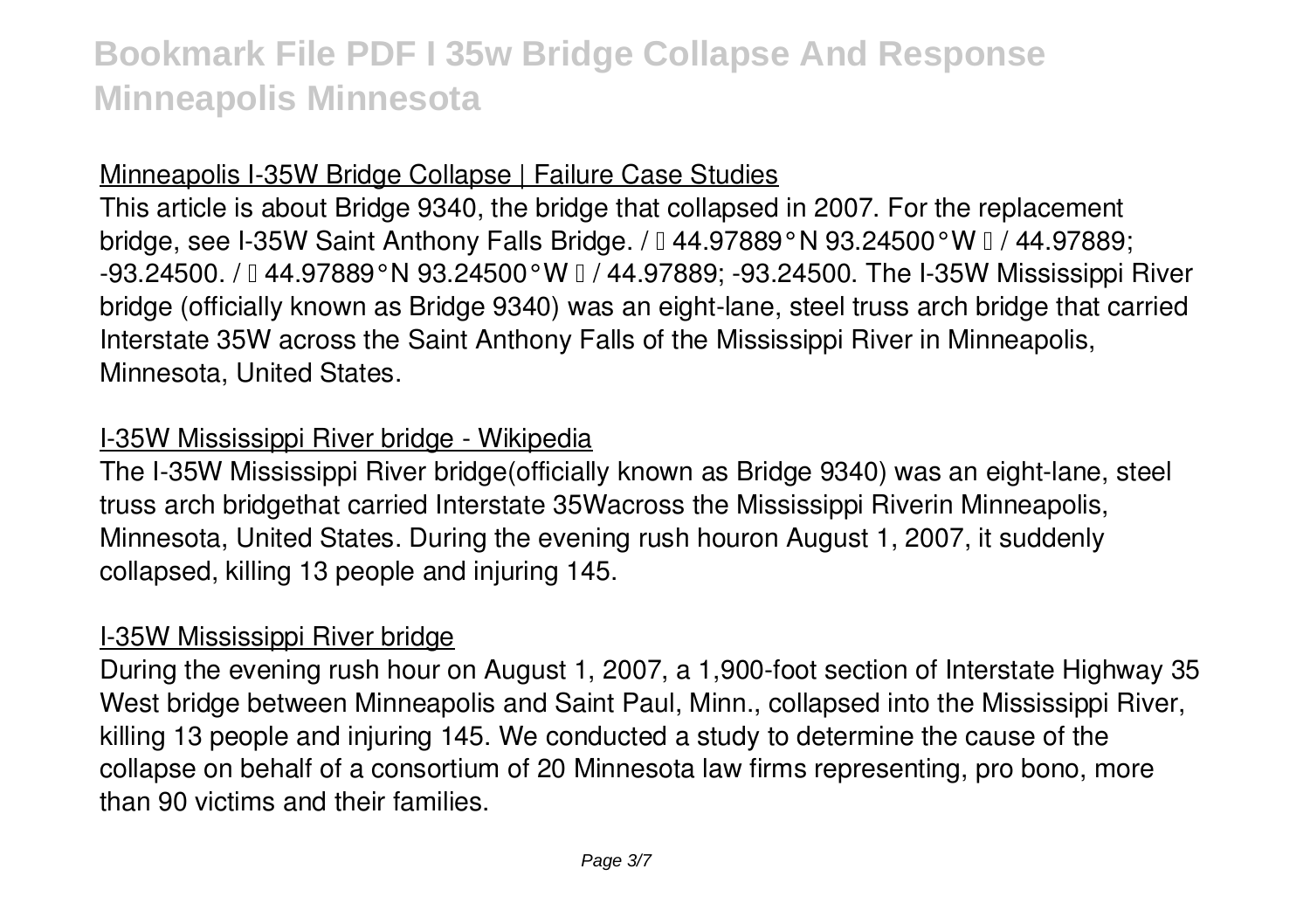## I-35W Bridge Collapse | Thornton Tomasetti

Check in with our I-35W bridge collapse coverage page for the latest news, videos and photos covering the failure. Severely corroded bearings on the north end of the I-35W bridge in Minneapolis were a potential cause of the Aug. 1 I-35W bridge collapse that is under investigation by the National Transportation Safety Board.

#### Focus of I-35W Bridge Collapse: Corroded Steel Bearings ...

There were 414 days between the bridge collapse and the opening of the replacement bridge on September 18, 2008, resulting in a total of over \$165 million. The estimated loss to the economy was \$60 million. And the cost to replace the bridge was \$234 million, for a grand total of almost half a billion dollars.

## I-35 Bridge Collapse | ThinkReliability, Case Studies

Following the collapse of the I-35W bridge in Minneapolis on August 1, 2007, the NTSB worked with the Federal Highway Administration, the Minnesota Department of Transportation and other parties with information and expertise, including SIMULIA Central, to determine the circumstances that contributed to the collapse of the bridge, completing the investigation in 15 months.

### Minneapolis I-35W Bridge Collapse I Engineering ...

The I-35W Bridge Collapse A University of Minnesota Civil Engineer in a report to MN-DOT noted that this bridge is considered to be a non-redundant structure. Cracking had been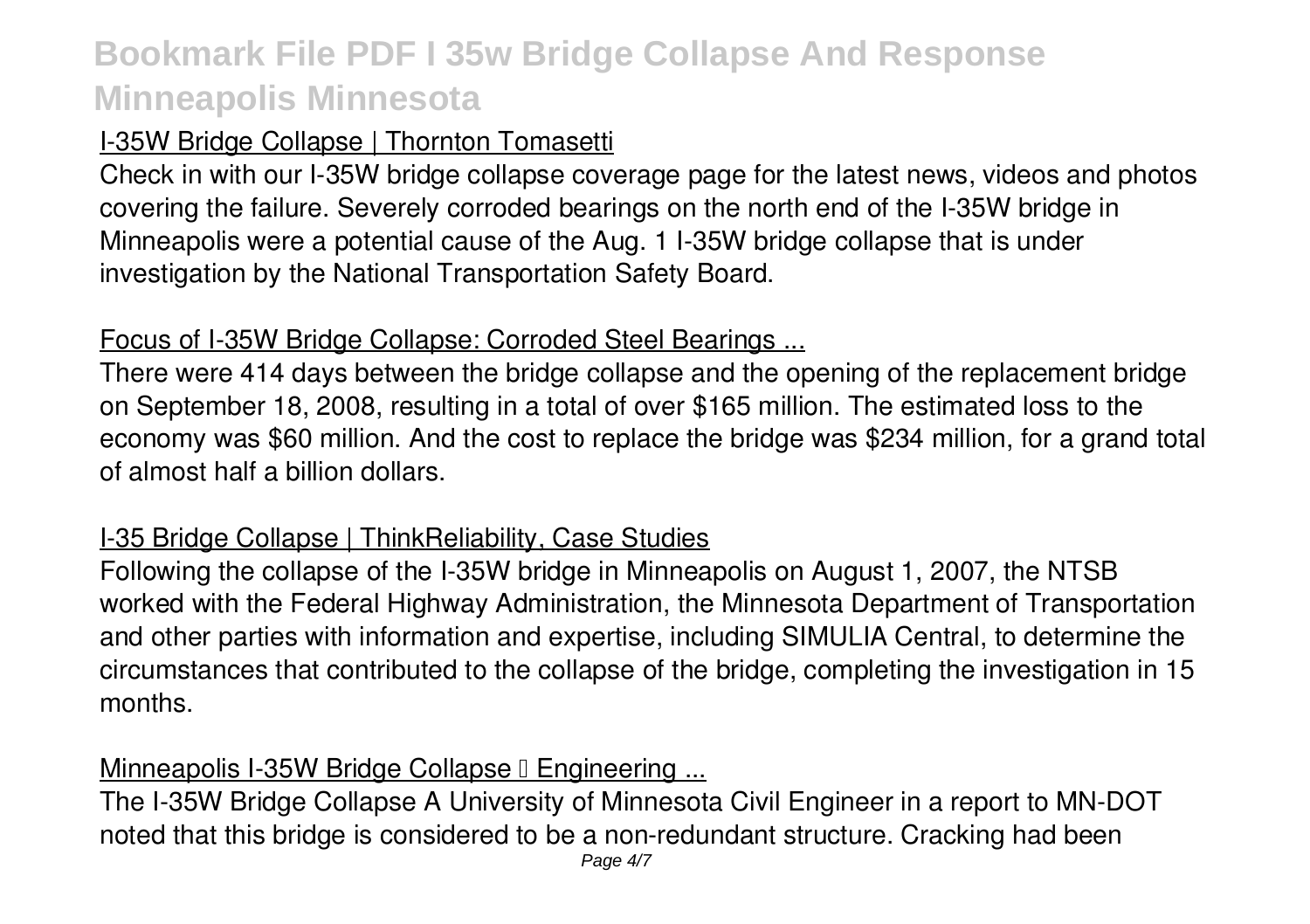previously discovered in the cross girders at the end of the approach spans.

### Why It Failed: I-35W Bridge Collapse by Amanda Henderson

Ten years ago, the Interstate 35W bridge over the Mississippi River in downtown Minneapolis collapsed, sending cars, trucks and even a school bus that were crawling over it in bumper-tobumper rush...

#### Minneapolis Bridge Collapse: 10 Years Later ...

This is a the final version of my visualization of the collapse of the 35W bridge. It was produced for my special topics course. Since there hasn't been any ...

#### 35W Bridge Collapse Visualization - YouTube

The I-35W bridge was one of Minnesota's busiest, carrying 140,000 cars a day over the Mississippi River. It collapsed during rush hour on Aug. 1, 2007. Ten years later, the disaster still looms...

#### Remembering The I-35W Bridge Collapse 10 Years Later : NPR

The I-35W Saint Anthony Falls Bridge crosses the Saint Anthony Falls of the Mississippi River in Minneapolis, Minnesota in the U.S., carrying north-south traffic on Interstate Highway 35W. The ten-lane bridge replaced the I-35W Mississippi River bridge, which collapsed on August 1, 2007. It was planned and is maintained by the Minnesota Department of Transportation. The planning, design, and construction processes were completed more quickly than normal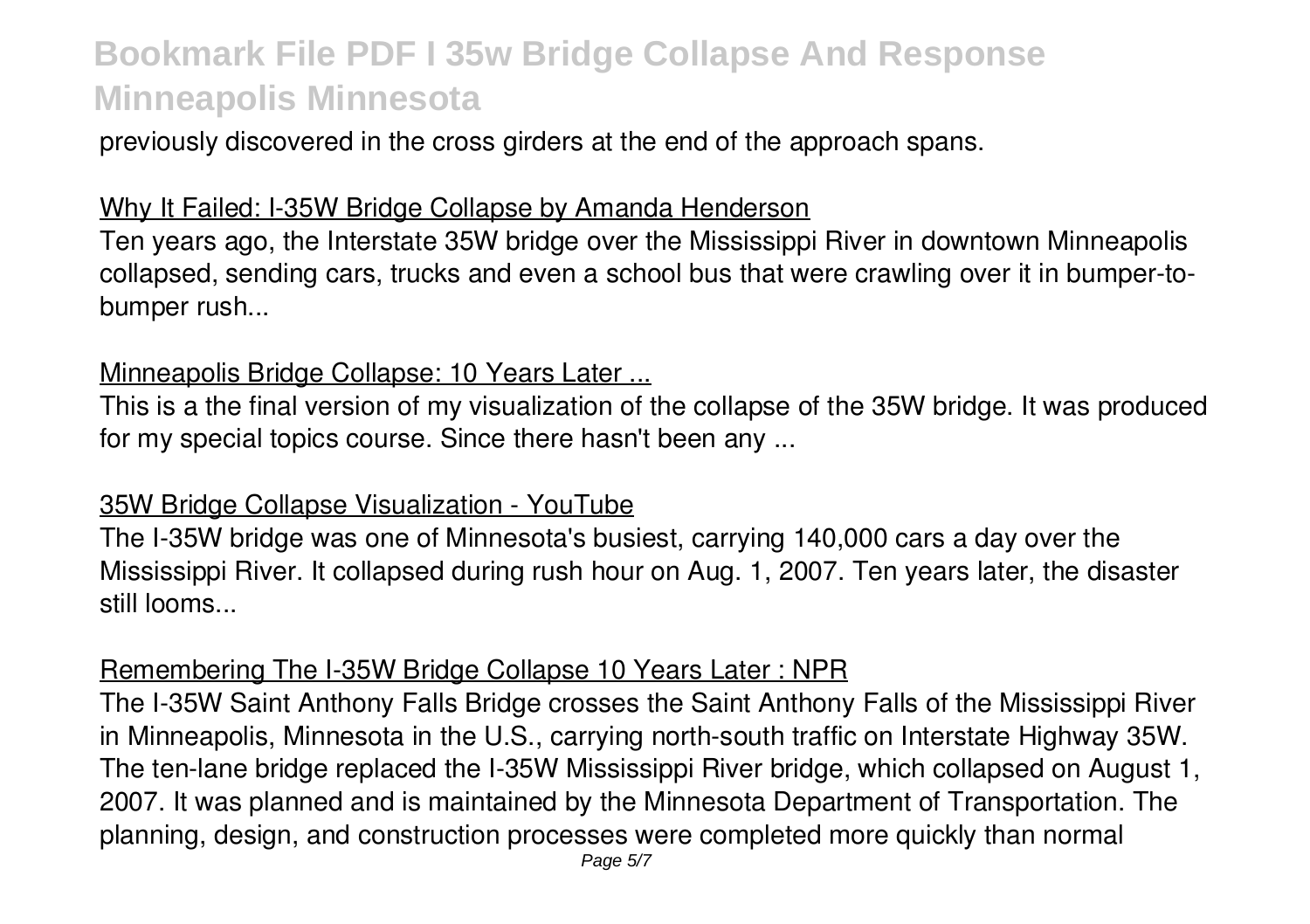### because Interstate 35W is a critical arter

### I-35W Saint Anthony Falls Bridge - Wikipedia

My 35W Bridge Collapse Story  $\mathbb I$  August 1, 2007 David Dahl looks out from a bench where his mother, Kimmy, talks with Red Cross volunteers. Kimmy was driving a school bus with 20 children in it on the I-35W bridge, including David, when it collapsed in 2007.

### **I-35W Bridge Collapse I Minnesota and Dakotas Region Blog**

Collapsed I-35W bridge over the Mississippi River in 2007. In the years prior to the collapse, official reports cited problems with the bridge structure. In 1990, the federal government gave the I-35W bridge a rating of **Istructurally deficient**, diting significant corrosion in its bearings.

### Numerical investigation of collapse of the Minnesota I-35W ...

About the collapse. On Aug. 1, 2007, Minnesota suffered a tragedy of historic proportions when the I-35W bridge (bridge 9340) over the Mississippi River in Minneapolis collapsed. Our hearts continue to go out to the victims, families and others affected by the collapse.

### I-35W St. Anthony Falls Bridge - MnDOT

The I-35W bridge over the Mississippi River in Minneapolis, Minnesota, collapsed suddenly on August 1, 2007. This note briefly summarizes an analysis based on original design drawings, an investigation of material evidence provided by the National Transportation Safety Board (NTSB), and a full-scale load rating of the bridge superstructure.